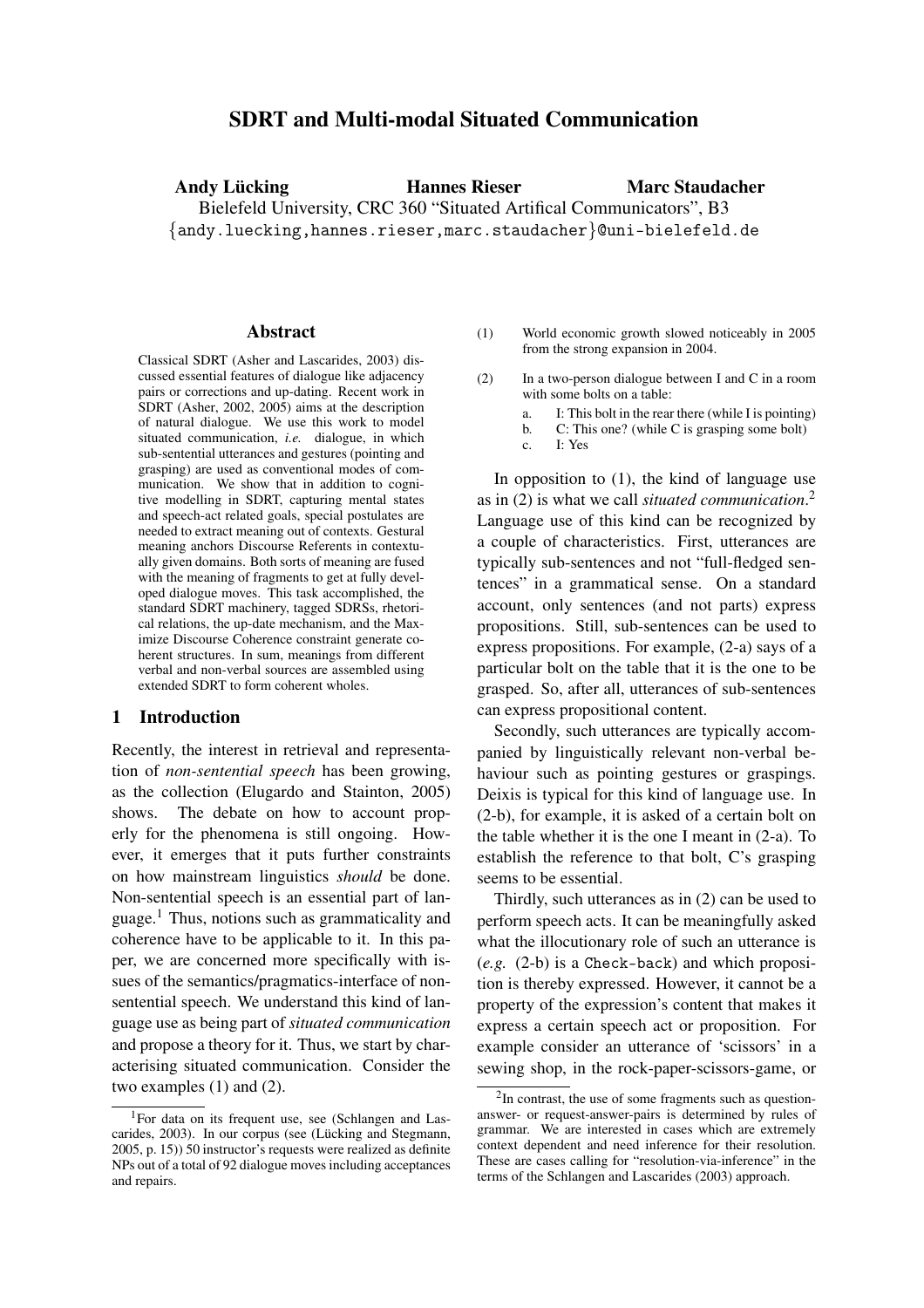on a shopping list. In each context, the utterance is used to express something different. While the first two can be taken to express a proposition, the inscription on the list cannot. It might merely be some mnemonic device to perform the shopping. Moreover, the different uses of 'scissors' seem to be governed by *conventions*. So, a special stock of conventions seems to regulate its interpretation. Being conventions each of them is mutually believed (in some dispositional sense). Together they allow agents the use of sub-sentential utterances and gestures to successfully communicate as (2) shows.

From these three properties of situated communication we derive the minimal requirements for a theory of situated communication. As a framework we are going to use SDRT. Given the use of non-sententials and nonverbal behaviour, the theory has to explain which sentential content a nonsentential utterance expresses and which dialogue move is performed. The explanation has to make use of a special stock of conventions. Moreover, discourse coherence should be explained.

For purposes of illustration we use discourse (3) as our main example:

(3) a. *I:* I: The red  $\searrow_a$  wooden disc *Die rote* ց*a Holzscheibe* b. *C: <sup>a</sup> Diese?* C:  $\downarrow\downarrow$ <sub>a</sub> This one? c. *I: Ja* I: Yes

Some comment about (3) is in order. Dialogues like (3) are called *Object Identification Games* and have been examined in project B3 of the Collaborative Research Centre "Situated Artificial Communicators" (SFB  $360)^3$ .

In (3-a) the symbol  $\sqrt{a}$  indicates, when the stroke of a pointing gesture occurs. The symbol is written after the word whose occurrence is immediately preceding in time. The index indicates the object *a* the pointing refers to. Likewise in (3-b), the symbol ' $\downarrow \downarrow$ <sub>a</sub>' indicates the grasping of the object *a*. Two video-stills showing the pointing and the grasping in (3) are provided in Fig. 1(a) and 1(b), respectively.

(3) is a gloss for a corpus entry which has been built from the experimental data. Each corpus entry is a description of a dialogue which occurred in the experimental setting. The corpus annotation format features both verbal and non-verbal elements in such a way that the role of pointing gestures can be studied theoretically. Fig. 1(c) shows a graphical representation of a corpus entry.

In Object Identification Games, two persons, the *instructor* (I) and the *constructor* (C), are involved in a coordination task. It is a two-playergame of spotting an object in a given situation. The instructor has the role of the "descriptiongiver". The constructor has the role of the "objectidentifier". The players interact by performing moves in the game. The game starts with the instructor's choosing a certain object out of the parts of a toy air plane spread on a table. She instructs the constructor to identify the object she has chosen by referring to it. The constructor then has to resolve the instructor's reference act and to give feedback. Thereby, reference has to be negotiated and established using a special kind of dialogue game. The game ends, if the constructor has identified the correct object on the table and the instructor has accepted it.

This paper is organised as follows. We first introduce Standard SDRT. Next, we discuss recent SDRT developments and introduce the concepts doing the explanatory work. We then apply the theory to our main example. In the remaining sections, related research is reviewed and ideas for linking SDRT to Logical Description Grammars are presented.

### **2 Exposition of Standard SDRT**

As a dynamic discourse representation theory modelling the semantics/pragmatics-interface, SDRT is an apt framework for modelling situated communication. For our purposes it is important to note that "standard" SDRT as presented in the 2003 book (Asher and Lascarides, 2003) requires its input to be of a type corresponding to sentences in the grammar. To understand this point we illustrate SDRT's general architecture (Fig. 2) and its implicit notion of discourse construction using the sample dialogue (3).

Since SDRT provides no grammar, the *NL-input* is assumed to be available as *underspecified logical forms (ULFs)* constructed by a *parser*. The underspecification reflects the fact that, in general, the grammar does not determine a unique logical form but a set of possible forms corresponding to the interpretation licensed by the grammar alone. ULFs describe base logical forms, *i.e. SDRSs*.

So, SDRT's processing begins by assuming

 $3$ http://www.sfb360.uni-bielefeld.de/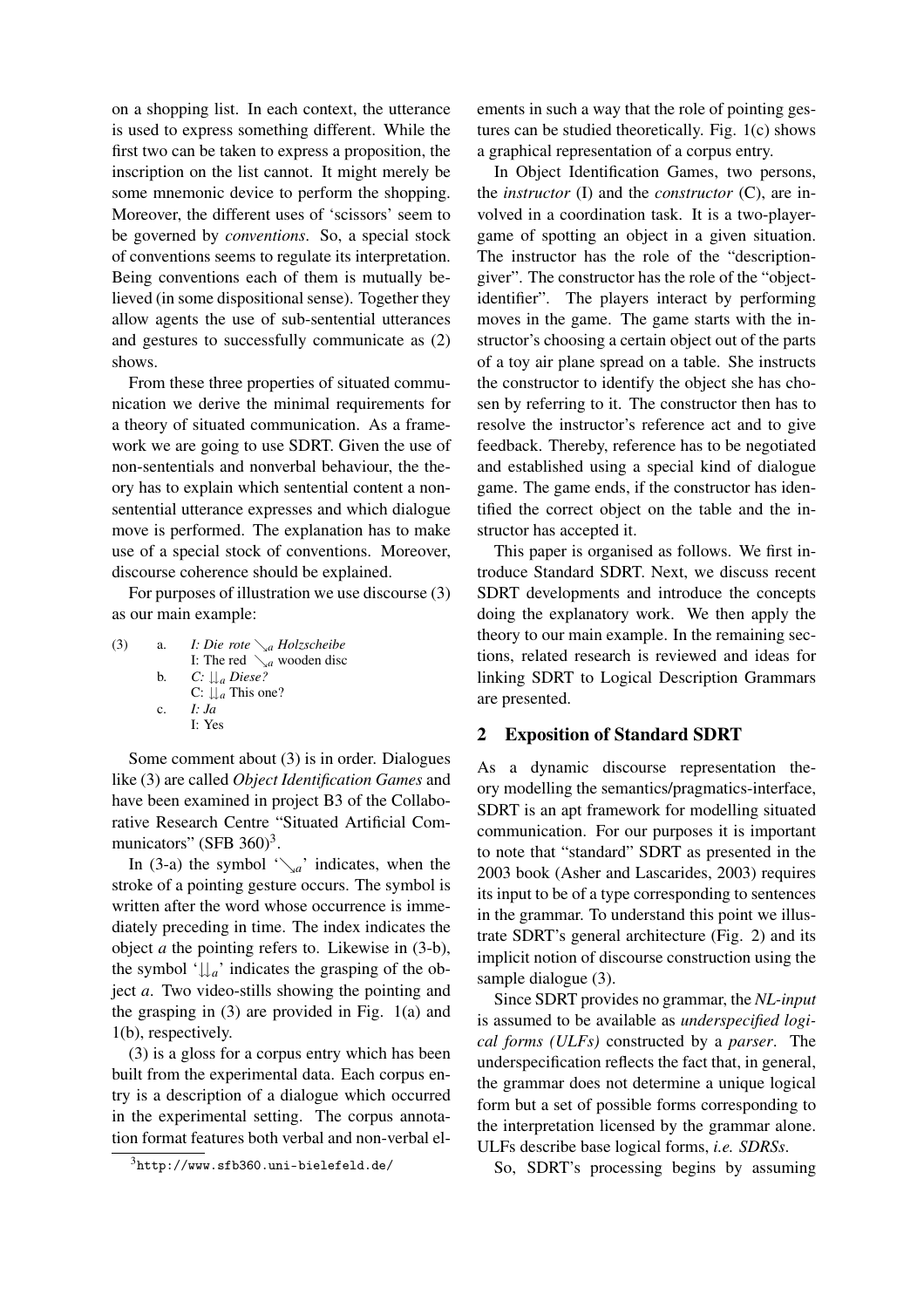

Figure 1: Annotation of a natural dialogue in project B3 of SFB 360.



Figure 2: The general SDRT architecture.

some context *C* (a potentially empty description of SDRSs) and by assuming the ULF of the dialogue's first utterance (3-a) being part of it. In the next step,  $C$  is updated with the ULF of  $(3-b)$ yielding a new context *C* ′ . SDRT's *update mechanism* assumes that the new utterance is related to an available attachment point by means of an underspecified *discourse relation*  $R(a,b)$ . In this case, the most coherent one is (3-a). However, discourse relations relate only content having sentential satisfaction conditions.

At this point SDRT fails with sub-sentential utterances, if they just have their compositional meaning. The interpretations of (3-b) licensed by the grammar alone are not contents having sentential satisfaction conditions. Intuitively, the new context *C* ′ describes SDRSs in which *a* and *b* are related through some admissible resolution of *R*, *e.g. Q*−*Elab*. So, what *Q*−*Elab* should relate is of the wrong semantic type. Something having

satisfaction conditions is required, however in the case of (3-b) an NP-denotation is present.

To make the illustration of the general architecture complete, let us assume that (3-b) had a sentential content. Then its ULF (*inter alia*) would be translated to the *Glue logic* and to the *Cognitive Modelling Logic* in order to resolve underspecification by pragmatic reasoning. The resolutions are translated back to the logic of ULF and added to the description. The update mechanism restricts the resolutions to those that are consistent, *i.e.* describe well-formed SDRSs.

#### **3 Recent SDRT Developments**

Recently progress has been made on how difficult NL dialogue data can be handled using SDRT's full theoretical power plus some additional assumptions. For our purposes three papers are of relevance: (Asher, 2002) on Deixis, Binding and Presupposition, (Asher, 2005), Bielefeld Lectures on SDRT, and (Schlangen and Lascarides, 2003)'s work on the Interpretation of Non-Sentential Utterances in Dialogue.

Asher (2002) deals with the following issues, relevant for our example: treatment of presuppositions, analysis of definite descriptions, especially their deictic uses, anchoring of definites in the non-linguistic context, the notion of internal and external anchors, the relation between anchoring and speech act related goals (SARGs), the cognitive effects of anchoring, the generation of mutual belief with regard to an object anchored. These concepts are briefly and somewhat fragmentarily introduced below.

As to presuppositions, Asher argues that the Heim-van der Sandt-Geurts account is incomplete and yields wrong predictions, the reason being that presupposition accommodation in the case of deictically used NPs is not always adequate. Definite descriptions introduce an underspecified relation, called *bridging relation*, between the referent and some other contextually given object, set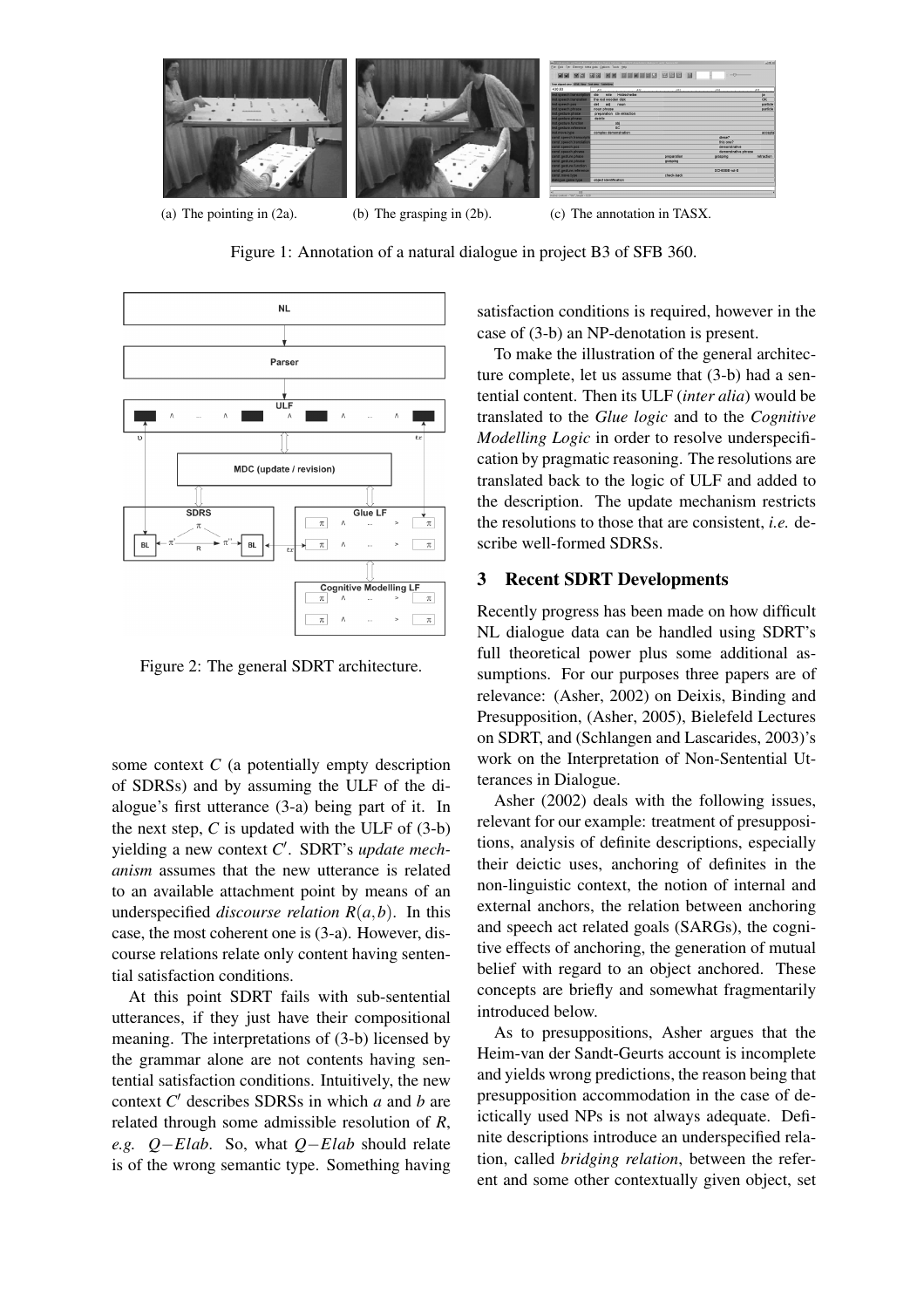to identity by default.<sup>4</sup> Deictically used definites have to be anchored to some object in the nonlinguistic context. As a consequence, anchoring involves a *de re* attitude towards the object, some sort of *knowing how* needed to solve the conversational goals (SARGs) of the speaker. SDRT uses, in opposition to specifying anchoring contextually as undertaken in Kaplan's Context Theory or Situation Semantics, DRT's external and internal anchors (Kamp, 1990). Anchoring requires linking an agent A's epistemic attitude to conversational goals. If an anchoring relation between the presupposition of a definite  $\psi$  and some element in the discourse context exists for the agent A, he is supposed to have a computable means of getting to the referent of  $\psi$  from the present non-linguistic context of utterance under some given purpose  $\phi$ ; to capture this, a notion of *path* is defined. If the anchoring function of a deictically used definite is accepted by the participants in dialogue, they are assumed to mutually believe that the definite picks out the same object for them. Hence, anchoring amounts to coordination or alignment.

Of similar importance as the discussion of definites, presupposition, binding and anchoring is the handling of fragments in dialogue, since, normally, natural dialogue does not come with utterances which can be mapped onto well-formed sentences in the theory of grammar sense. The idea in (Asher, 2005) is that fragments can be resolved iff the context in which the communication is situated provides us with two things: First, it must be mutual knowledge that a fragment with some meaning has been produced by an agent and secondly, it must be mutually believed that the fragment as produced expresses some more comprehensive content  $\phi$  wrapped around the information reconstructed as a presupposition. In our example, the more comprehensive content  $\phi$  is given by 'Grasp the red wooden disc!' and 'This one?', respectively. The status of these assumptions in the theoretical set up of SDRT is not yet clear, presumably, they belong to Cognitive Modelling, since mental states are involved.

Another approach to fragments is elaborated in (Schlangen and Lascarides, 2003). The idea is to assimilate sub-sentential utterances to sentences since such utterances express sentential content. Thereby, the problem discussed in the last section can be circumvented. From their point of view such utterances have "holes" which need to be filled in in order to express the intended content. Schlangen and Lascarides understand holefillers as the resolution of semantically underspecified content (and as such these are not syntactic ellipses). *I.e.* the linguistic form of such utterances is of the category "sentence fragment" which in turn consists of the usual linguistic items such as an NP. The logical form is assumed to have a semantically underspecified relation linking its variables such that each resolution expresses sentential contents, among them the intended one. Schlangen and Lascarides' main thesis is that the resolution of such utterances can be modelled as a by-product of establishing coherence in discourse.

Schlangen and Lascarides found that their approach is more problematic with regard to subsentential utterances which need a "resolution-viainference", *i.e.* a resolution that cannot use the immediate linguistic context containing a "copy" of the material needed (as in the case of short answers to wh-questions). The reason is simply that domain-specific knowledge is necessary.

We, following Asher (2002, 2005), propose a new direction for accounting for this class of utterances. We don't treat such utterances as sentences. Our thesis is that competent speakers have linguistic knowledge in form of situated conventions allowing the speakers to properly use and understand such utterances. Moreover, our original data shows that the role of gestures and graspings is central to correctly resolve newly introduced definites. Without a notion of external anchoring resolution cannot be explained correctly. As a by-product of the introduction of the notion of external anchoring resolution-via-inference becomes more tractable.

# **4 Coherence from the 2005 SDRT Perspective: A Giant Step for SDRT**

SDRT's notion of coherence up to (Asher, 2005) rested on several mechanisms, the use of rhetorical relations and their semantics, especially the division into coordinating and subordinating relations, the use of SDRSs as part of context change potentials in the Kamp-Heim-tradition, the extended definition of up-date capturing revision in dialogue and, finally, the filter mechanism "Maximize Discourse Coherence" (MDC). All these notions were ultimately founded upon the notion of *complete* meaning, of whatever type and however expli-

<sup>4</sup>See (Asher and Lascarides, 1998) for more on bridging.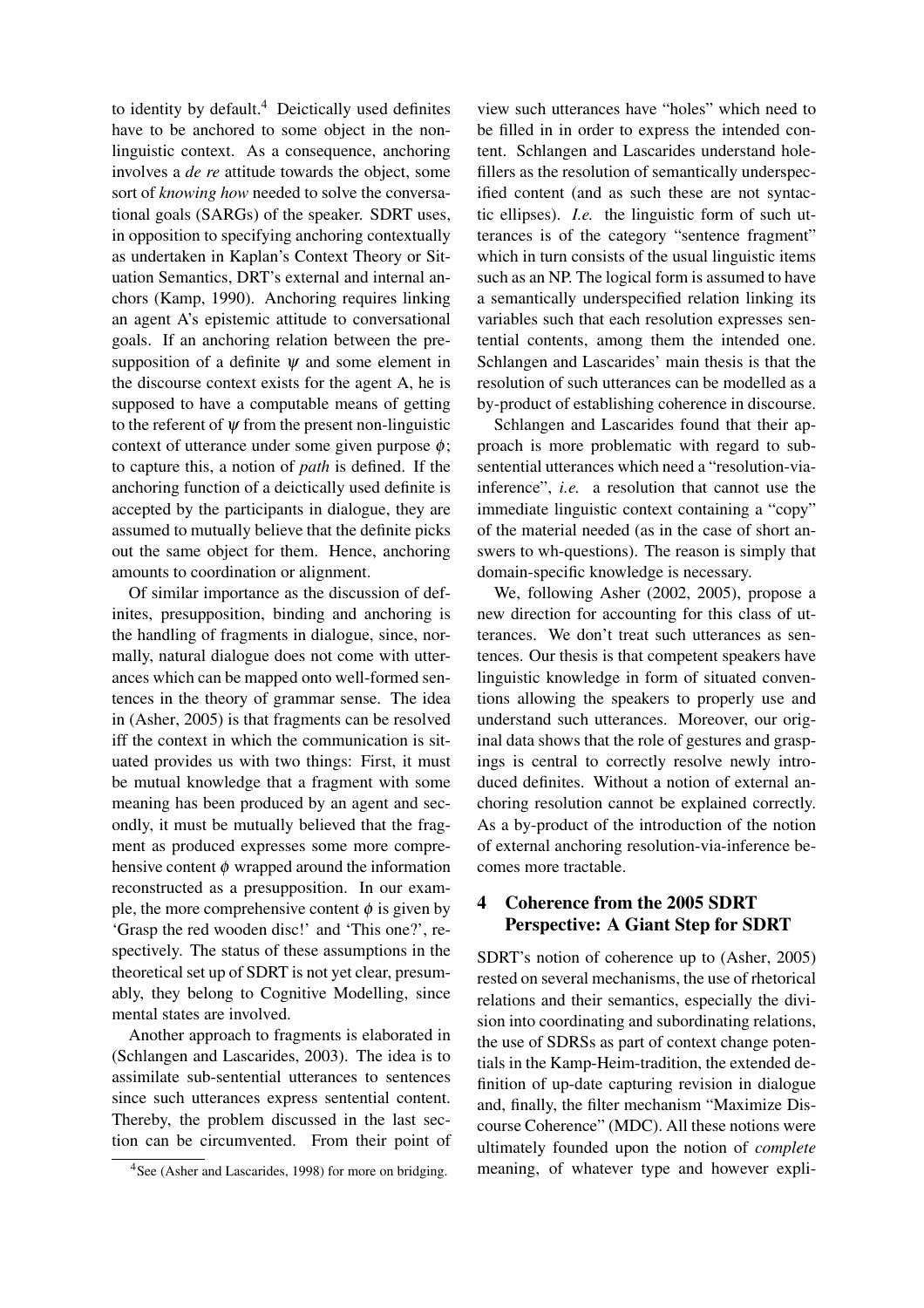cated. These meanings in turn were conceived of as coming solely from verbal expressions using a construction algorithm in DRT fashion.

This picture fundamentally changes with 2005's SDRT: First of all, the information provided by the fragments of the description giver 'the red wooden disc' and the object identifier 'this one?', respectively, are not complete. The intuition is that the fragments combine with meanings from the context to give us complete meanings. Roughly, we want 'Grasp the red wooden disc!' on the description giver's and 'Do you mean this one?' on the object identifier's side. Once we arrive at complete meanings, the normal SDRT machinery can be put to work again. However, in order to get there, we have to use special postulates, which under specific conditions let agents in cooperative dialogue use these fragments as directives and clarification questions, respectively. (Of course, our account is not restricted to directives and clarification questions. Other postulates would allow other uses.) The missing information for the directive comes from the context at the beginning of the object identification game, in which the director of the experiment assigns the roles of description giver and object identifier, saying for example, 'you, A, tell the other one to grasp one of the objects in the domain' and 'you, B, identify the object described, pointed at etc. and indicate whether you have identified it'. These roles are preserved throughout the contexts developed, at least as a fall back option. In terms of SDRT: The director of the experiment fixes the type of the speech-act-related goals (SARGs) of the participating agents. Secondly, the dialogue is multi-modal as the example shows, the object introduced by the description is anchored to the context by the demonstration. Similarly, the pure demonstrative used in the clarification question is anchored to the context by the object identifier's grasping. Definiteness information is treated as presuppositional, entertaining the idea that presuppositions are locally bound.

On the whole, detailed context information plays a much greater role in the 2005 SDRT version as compared to the standard one, due to the fact that the meaning of the fragments has to be filled up using context information.

# **5 Tying Things Together**

We now apply the theory to our main example  $(3)$ using a DRT-style notation. The application of the theory shows how demonstrations, discourse relations, a special stock of conventions and MDC interact in order to arrive at the intended interpretations. We assume that in the context of Object Identification Games a special stock of conventions holds which are represented as axioms of the following form:

$$
K_{I,C}(\alpha(\pi_1) \wedge Ag(\pi_1) = I \wedge (MB_{I,C}(\alpha(\pi_1)) \wedge
$$
  
 
$$
Ag(\pi_1) = I) \rightarrow Say_I(p_{\phi}))) \rightarrow \alpha(\pi_1)
$$
 resolves to  $\phi$ 

Such conventions express linguistic knowledge which competent communicators in Object Identification Games are assumed to have. The formula can be read as follows: If both communicators I and C know  $({}^{\prime}K_{I,C}$ <sup>'</sup>) that if I utters  $\alpha$  and if it is mutually believed (' $MB<sub>L,C</sub>$ ') that if I utters  $\alpha$  she says that  $\phi$ , then  $\alpha$  resolves to  $\phi$ .

In our example dialogue, we assume that the following convention holds: If I utters 'The red wooden disc' in (3-a), it resolves to the directive addressed to C that she should grasp the object referred to. Of course, not all NP-utterances are directives. So, the relevant convention has to be restricted to situations of a certain type.

Recall that SDRT distinguishes with regard to definites between *presupposed and asserted information*. Consequently, the utterance of (3-a) gives us the presupposed information  $\pi_{1p}$  in  $\alpha$  and the asserted information  $\pi_{1a}$  in  $\alpha$ .  $\pi_{1a}$  in  $\alpha$  should be read as 'There is an SDRS but I don't know which one'.  $\phi$ , in turn, expresses what the utterance  $\alpha$ resolves to if the antecedent of the axiom holds.

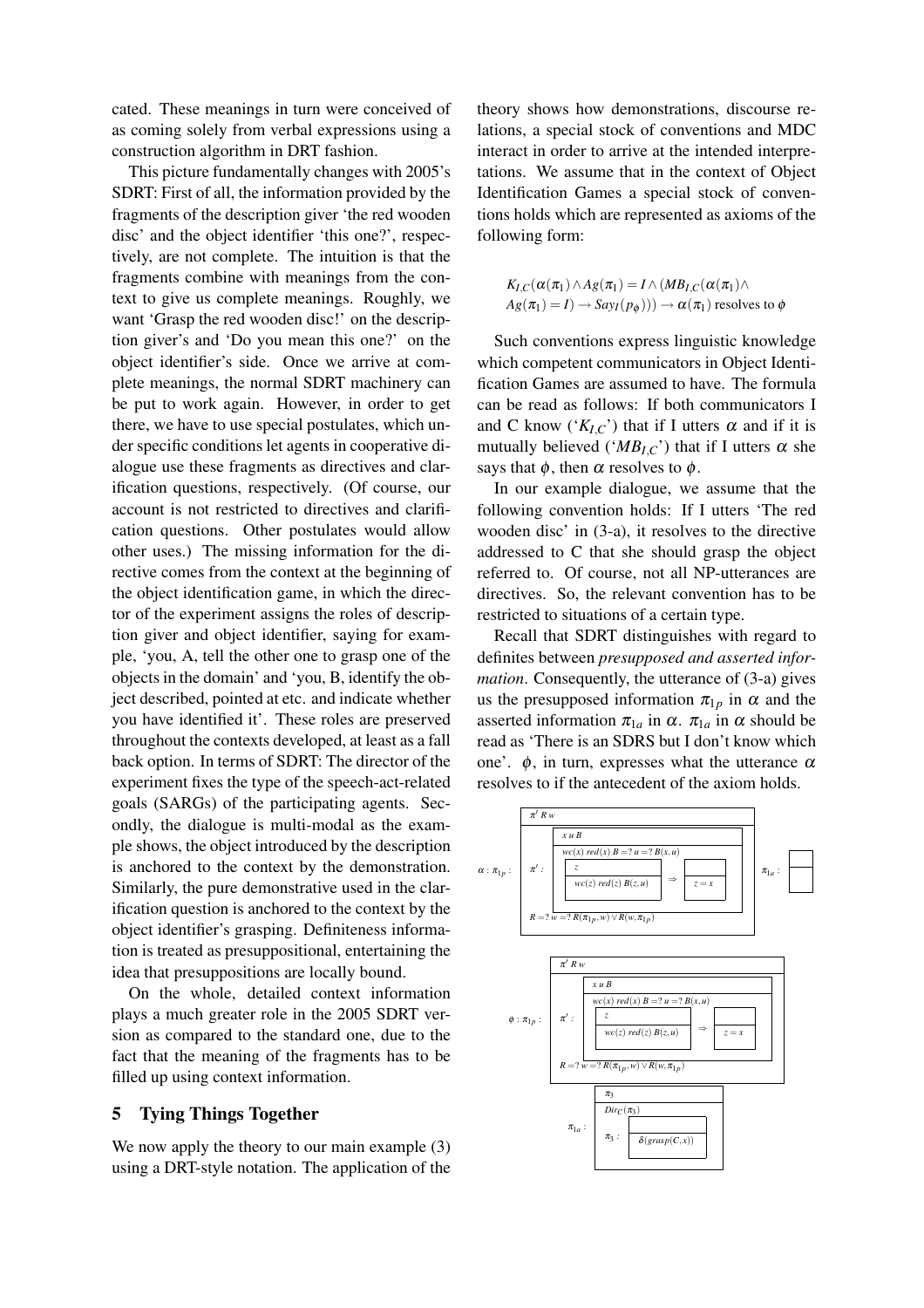So,  $\phi$  is what we get from the application of the linguistic information to the special convention. We assume a speech act theory style imperative semantics. Consequently,  $Dir_C$  is to be read as 'C is commanded that ...' and  $\delta(grasp(C, x))$ in  $\pi_3$  is the action commanded, namely that agent C grasp *x*. For the next step, we have to say how we represent gestural information. The pointing in (3-a) provides very little content. It merely relates some discourse referent to some external object:



Combining the linguistic and gestural information, the result of an apt multi-modal integration strategy is:



Now, underspecification can be resolved by using a tacit best-update-strategy. Thereby, we resolve the *B*-relation to identity  $(\lambda x.\lambda y.x = y)$ , *u* to the externally anchored  $v_1$ , *w* to  $\pi_{1a}$  and *R* to *Anchoring*. Thus we get:



So, in the first turn I introduces a discourse referent  $v_1$  which is externally anchored to the wooden disc *a*. The directive in  $\pi_{1a}$  presupposes that there is some object which can be grasped by C. The presupposition is satisfied through bestupdate's resolution of *R* to *Anchoring* in such a way that  $\pi_{1p}$  anchors  $\pi_{1a}$ .

The next turn is analysed similarly. There is, likewise, a special convention regulating the interpretation of (3-b) which says that when C utters the deictic 'Diese?' she thereby says that she wants to satisfy the directive. Combining the presupposed and the asserted content as before we get:



So, part of what the grasping does is that it externally anchors  $v_2$ . However, it seems that graspings have richer but underspecified content since they can be used to perform many things. We reflect this by assigning a highly underspecified content of type "action" to it:

| $?_{action}(C, v_2)$ | $= a'$ |
|----------------------|--------|

In our dialogue, the grasping presumably carries out the action demanded by I. This suggests that the grasping in (3-b) is used to satisfy I's request in  $\pi_{1a}$  and part of its SARG. Using best update, this amounts to saying that  $?_{action}(C, v_2)$  resolves to *grasp*(*C*, *v*<sub>2</sub>) and that *Sat* – *Request*( $\pi_2 \cdot \pi_1 a$ ) holds. Thus and that  $Sat-Request(\pi_2g, \pi_1a)$  holds. Thus<br>the grasping elaborates on  $\pi_{2a}$  yielding grasping elaborates on  $Q$ −*Elab*( $\pi_{2g}$ , $\pi_{2a}$ ). Usual reasoning additionally gives us  $Q-Elab(\pi_{1a}, \pi_{2a})$  and explains why 'This one?' in (3-b) is uttered. While the grasping satisfies the directive (see *Sat*−*Request*), it might not be *mutually believed* that it is satisfied. So, if  $Q$ −*Elab*( $\pi_{1a}$ , $\pi_{2a}$ ) holds, it also mutually believed that it does (using SDRT's axiom schemata Sincerity, Competence and Mutual Belief). Moreover, by SARG-transitivity, the SARG of  $\pi_{1a}$ is (part of) the SARG of  $\pi_{2a}$ . Thus by satisfying  $\pi_{2a}$ 's SARG the SARG of  $\pi_{1a}$  is satisfied. So, finally, we get the resulting SDRS in Fig. 3.

### **6 Related Research**

Dealing with natural multi-modal dialogue in our paper, we touch on several research areas. Leaving out special SDRT literature here, the focus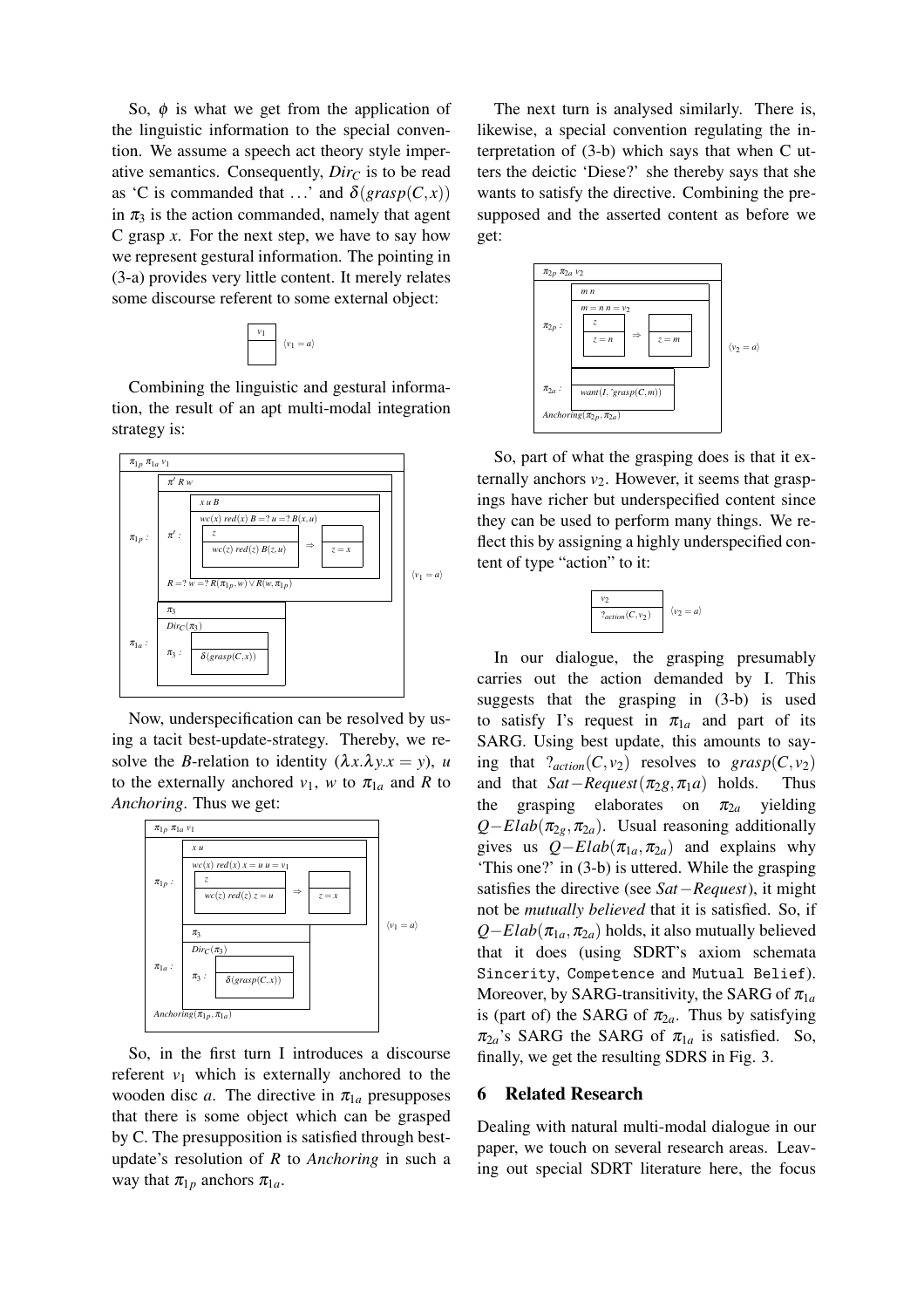

Figure 3: The resulting SDRS.

is on grammar-in-dialogue, description of fragments, and problems of integrating information from other channels.

The issue of syntax-in-dialogue was treated by Schegloff (1979) from the perspective of discourse analysis, mainly focussing on hesitations, restarts, turn construction, and repairs. Clark and Wilkes-Gibbs (1990) generalised the ethnomethodological approach and studied cooperation in syntax production, formulating principles of cooperative contributions for NPs-in-dialogue. A corpus investigation from the perspective of syntax cooperation is provided in (Skuplik, 1999). Fine tuned coordination on all grammatical levels, named 'alignment', forms the backbone of Pickering and Garrod (2004)'s theory, completions and fragments being their favourite examples for establishing implicit common ground. Based on (Skuplik, 1999) and hooking up to SDRT, change of speaker roles, completions and inference in task-oriented dialogue were studied in (Poncin and Rieser, 2000) using Von Wright's Practical Syllogism and Asher and Morreau's Default Inference. A reconstruction of completions and similar phenomena within PTT is undertaken in (Poesio and Rieser, 2006). Recently, even if restricted to sentences/propositions, the interest in retrieval and representation of fragmentary information has been growing, as the collection of articles in (Elugardo and Stainton, 2005) and their introduction to the volume shows. Above all, representation of ellipsis and fragmentary information has been investigated in the paradigm of Dynamic Syntax (Cann et al., 2005; Purver et al., 2005; Purver and Kempson, 2004) for some time, using advanced theory of grammar.

Since SDRT does not come with a worked out construction algorithm, it does not have a multimodal interface. Its contribution to multi-modality issues lies therefore in applying the separation of presuppositional versus assertional information and especially in the notion of anchoring. Principles of interface construction and compositionality matters concerning speech and gesture integration are discussed in (Lücking et al., 2006), see also (Rieser, 2004, 2005), where one can see which problems have to be overcome. Once the mapping from verbal expressions to SDRSs is organised, SDRT could, in principle, be part of an MM interface.

# **7 Ideas for Linking SDRT Logical Description Grammars (LDGs)**

Having sketched how non-sentential utterances can be accounted for from within SDRT, we now address the question how dialogue maps to ULF. In (Asher and Lascarides, 2003, p. 122) it is assumed that some syntax-semantics-interface maps verbal input into ULF, which, judging from the set-up of SDRT (p. 431), forms its bottom layer. ULFs have models in the logic of information content, represented as SDRSs of some sort. In the simple case, where we have no underspecification, we get only one model. In order to get the mapping from language to ULF going, we can start from Muskens' concept of Logical Description Grammars (Muskens, 2001). LDGs use a version of Lexicalized Tree Adjoining Grammar (LTAG) which can capture underspecification in a similar way as the Constraint Language for Lambda Structures (Egg et al., 2001) does, for example concerning PP-attachment, quantifier am